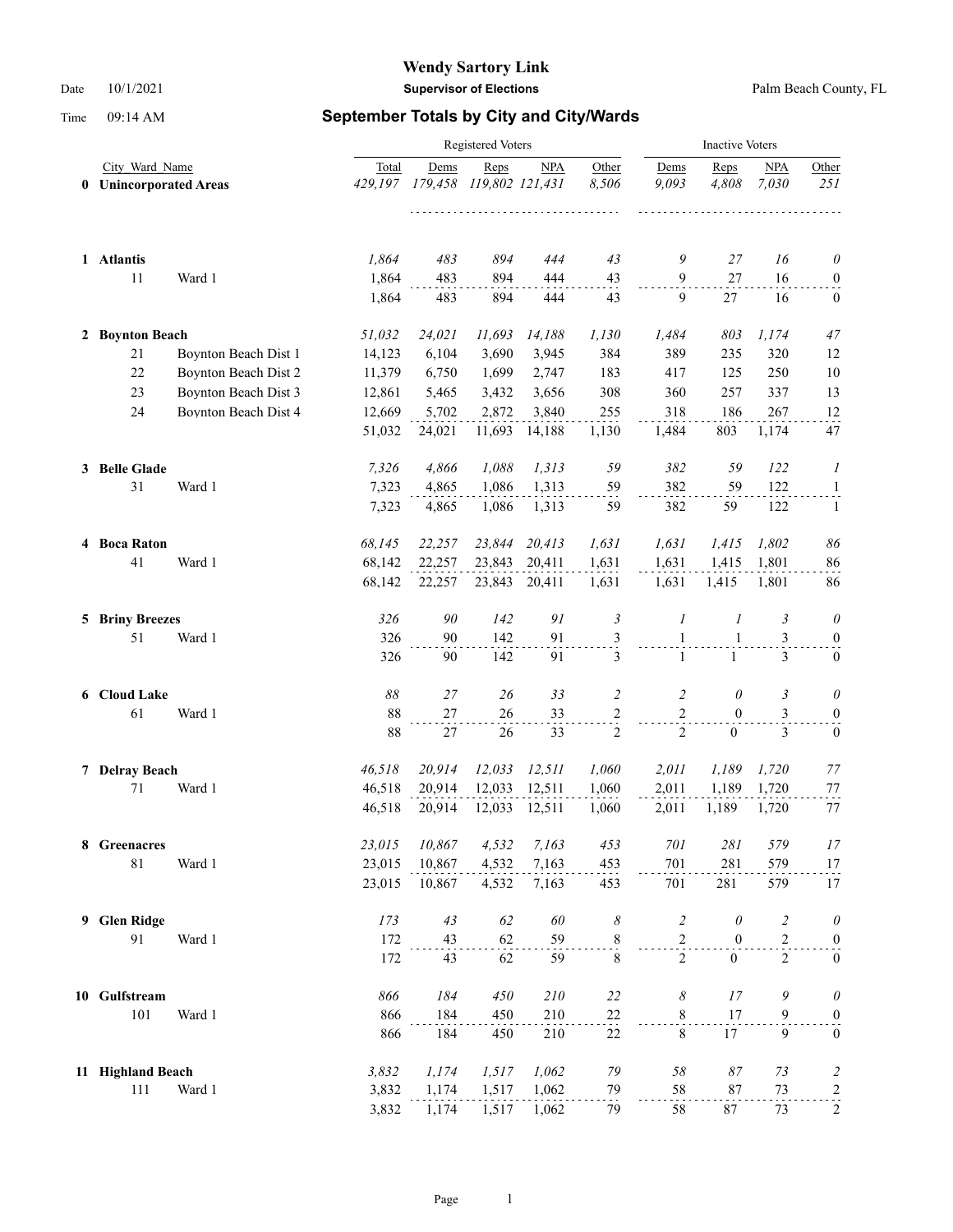### **Wendy Sartory Link** Date 10/1/2021 **Supervisor of Elections** Palm Beach County, FL

|    |                              |        | Registered Voters | <b>Inactive Voters</b> |               |                  |                |                 |            |                  |
|----|------------------------------|--------|-------------------|------------------------|---------------|------------------|----------------|-----------------|------------|------------------|
|    | City Ward Name               | Total  | Dems              | Reps                   | NPA           | Other            | Dems           | Reps            | <b>NPA</b> | Other            |
|    | 12 Haverhill                 | 1,319  | 606               | 329                    | 368           | 16               | 33             | 6               | 24         | 1                |
|    | 121<br>Ward 1                | 1,319  | 606               | 329                    | 368           | 16               | 33             | 6               | 24         | $\mathbf{1}$     |
|    |                              | 1,319  | 606               | 329                    | 368           | 16               | 33             | 6               | 24         | $\mathbf{1}$     |
|    | 13 Hypoluxo                  | 2,066  | 700               | 685                    | 609           | 72               | 51             | 49              | 72         | $\overline{c}$   |
|    | 131<br>Ward 1                | 2,066  | 700               | 685                    | 609           | $72\,$           | 51             | 49              | $72\,$     | $\overline{a}$   |
|    |                              | 2,066  | 700               | 685                    | 609           | 72               | 51             | 49              | 72         | 2                |
|    | 14 Juno Beach                | 3,084  | 793               | 1,439                  | 761           | $\mathfrak{g}_I$ | 57             | 117             | 88         | 6                |
|    | 141<br>Ward 1                | 3,084  | 793               | 1,439                  | 761           | 91               | 57             | 117             | 88         | $\overline{6}$   |
|    |                              | 3,084  | 793               | 1,439                  | 761           | 91               | 57             | 117             | 88         | 6                |
|    | 15 Jupiter Inlet Colony      | 392    | 68                | 224                    | 85            | 15               | 3              | $\overline{4}$  | 7          | 1                |
|    | 151<br>Ward 1                | 392    | 68                | 224                    | 85            | 15               | 3              | 4               | 7          | $\overline{a}$   |
|    |                              | 392    | 68                | 224                    | 85            | 15               | 3              | 4               | 7          | 1                |
|    | 16 Jupiter                   | 44,327 | 12,514            | 18,156                 | 12,482        | 1,175            | 771            | 984             | 911        | 44               |
|    | 161<br>Ward 1                | 44,326 | 12,514            | 18,156                 | 12,481        | 1,175            | 771            | 984             | 911        | 44               |
|    |                              | 44,326 | 12,514            |                        | 18,156 12,481 | 1,175            | 771            | 984             | 911        | 44               |
|    | 17 Lantana                   | 6,923  | 2,980             | 1,754                  | 2,029         | 160              | 228            | 104             | 220        | 8                |
|    | 171<br>Ward 1                | 6,923  | 2,980             | 1,754                  | 2,029         | 160              | 228            | 104             | 220        | $\frac{8}{1}$    |
|    |                              | 6,923  | 2,980             | 1,754                  | 2,029         | 160              | 228            | 104             | 220        | $8\,$            |
|    | <b>18 Lake Clarke Shores</b> | 2,780  | 1,013             | 1,076                  | 646           | 45               | 25             | 23              | 23         | $\theta$         |
|    | 181<br>Ward 1                | 2,778  | 1,012             | 1,075                  | 646           | 45               | 25             | 23              | 23         | $\boldsymbol{0}$ |
|    |                              | 2,778  | 1,012             | 1,075                  | 646           | 45               | 25             | 23              | 23         | $\bf{0}$         |
|    | 19 Loxahatchee Groves        | 2,291  | 660               | 928                    | 660           | 43               | 26             | 33              | 39         | 1                |
|    | 191<br>Ward 1                | 2,291  | 660               | 928                    | 660           | 43               | 26             | 33              | 39         | $\mathbf{1}$     |
|    |                              | 2,291  | 660               | 928                    | 660           | 43               | 26             | 33              | 39         | $\mathbf{1}$     |
|    | 20 Lake Park                 | 5,003  | 2,660             | 967                    | 1,289         | 87               | 216            | 93              | 156        | 4                |
|    | 201<br>Ward 1                | 5,002  | 2,659             | 967                    | 1,289         | 87               | 216            | 93              | 156        | 4                |
|    |                              | 5,002  | 2,659             | 967                    | 1,289         | 87               | 216            | 93              | 156        | 4                |
|    | 21 Lake Worth Beach          | 17,595 | 8,529             | 3,449                  | 5,202         | 415              | 995            | 442             | 956        | 57               |
|    | 211<br>Ward 1                | 17,595 | 8,529             | 3,449                  | 5,202         | 415              | 995            | 442             | 956        | 57               |
|    |                              | 17,595 | 8,529             | 3,449                  | 5,202         | 415              | 995            | 442             | 956        | 57               |
| 22 | Manalapan                    | 375    | 75                | 200                    | 90            | 10               | $\overline{c}$ | $\overline{7}$  | 6          | $\theta$         |
|    | 221<br>Ward 1                | 375    | 75                | 200                    | 90            | 10               | $\overline{2}$ | 7               | 6          | $\boldsymbol{0}$ |
|    |                              | 375    | 75                | 200                    | 90            | 10               | $\overline{2}$ | $7\overline{ }$ | 6          | $\mathbf{0}$     |
| 23 | <b>Mangonia Park</b>         | 935    | 708               | 40                     | 177           | $10\,$           | 76             | 6               | 39         | $\theta$         |
|    | 231<br>Ward 1                | 935    | 708               | 40                     | 177           | 10               | 76             | 6               | 39         | $\boldsymbol{0}$ |
|    |                              | 935    | 708               | 40                     | 177           | 10               | 76             | 6               | 39         | $\boldsymbol{0}$ |
|    | 24 North Palm Beach          | 10,434 | 2,980             | 4,558                  | 2,633         | 263              | 248            | 279             | 240        | 13               |
|    | 241<br>Ward 1                | 10,434 | 2,980             | 4,558                  | 2,633         | 263              | 248            | 279             | 240        | 13               |
|    |                              | 10,434 | 2,980             | 4,558                  | 2,633         | 263              | 248            | 279             | 240        | 13               |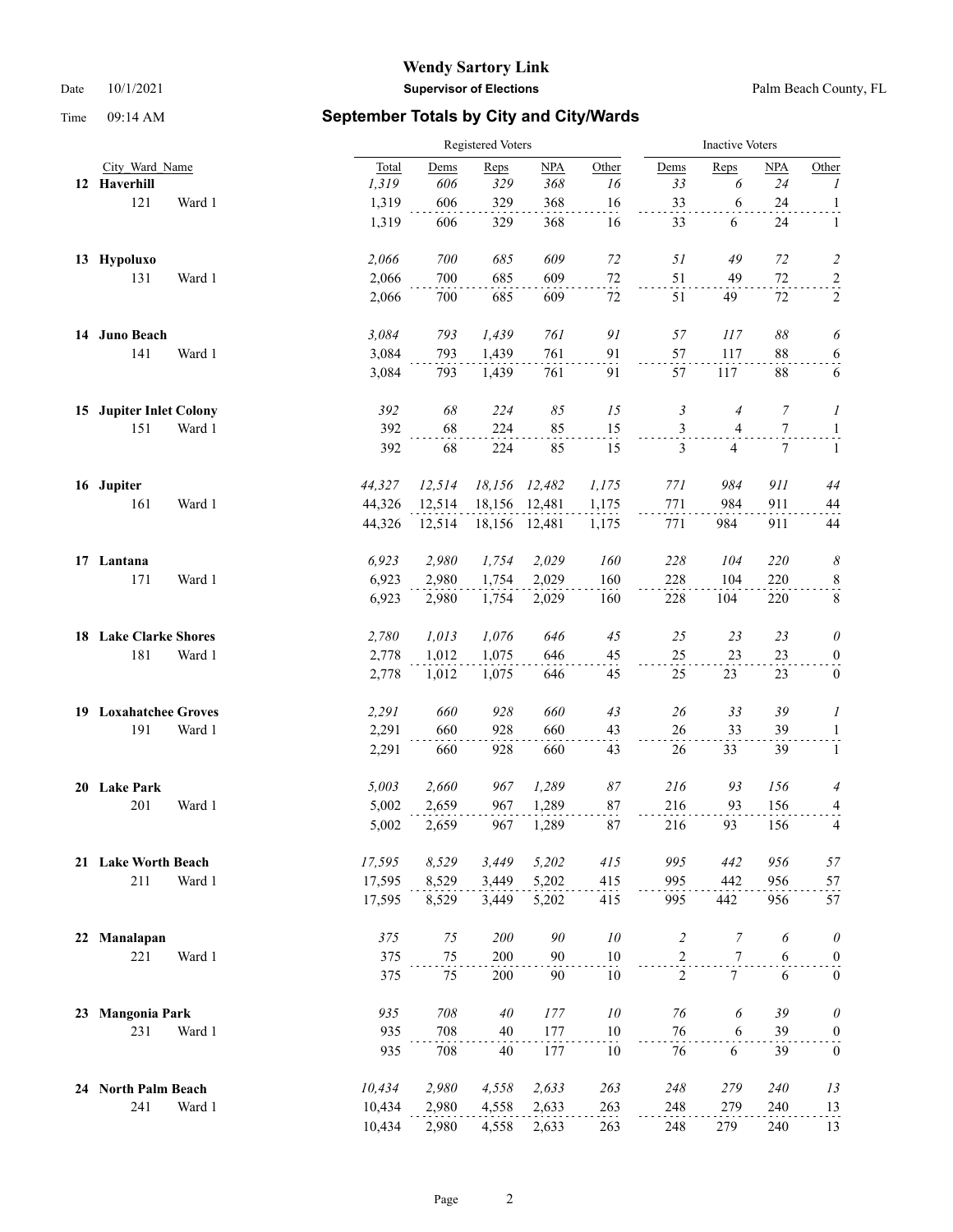### **Wendy Sartory Link** Date 10/1/2021 **Supervisor of Elections** Palm Beach County, FL

|                       | Registered Voters |        |        |               |                          | <b>Inactive Voters</b> |        |                  |                  |  |
|-----------------------|-------------------|--------|--------|---------------|--------------------------|------------------------|--------|------------------|------------------|--|
| City Ward Name        | Total             | Dems   | Reps   | NPA           | Other                    | Dems                   | Reps   | NPA              | Other            |  |
| 25 Ocean Ridge        | 1,605             | 402    | 745    | 413           | 45                       | 27                     | 60     | 46               | $\overline{c}$   |  |
| 251<br>Ward 1         | 1,604             | 401    | 745    | 413           | 45                       | 27                     | 60     | 46               | $\overline{a}$   |  |
|                       | 1,604             | 401    | 745    | 413           | 45                       | 27                     | 60     | 46               | 2                |  |
| 26 Pahokee            | 2,806             | 1,948  | 342    | 498           | 18                       | 164                    | 30     | 44               | 1                |  |
| 261<br>Ward 1         | 2,806             | 1,948  | 342    | 498           | $18\,$                   | 164                    | 30     | 44               | $\overline{a}$   |  |
|                       | 2,806             | 1,948  | 342    | 498           | 18                       | 164                    | 30     | 44               | $\mathbf{1}$     |  |
| 27 Palm Beach         | 8,200             | 2,086  | 3,735  | 2,139         | 240                      | 211                    | 267    | 213              | 16               |  |
| 271<br>Ward 1         | 8,200             | 2,086  | 3,735  | 2,139         | 240                      | 211                    | 267    | 213              | 16               |  |
|                       | 8,200             | 2,086  | 3,735  | 2,139         | 240                      | 211                    | 267    | 213              | 16               |  |
| 28 Palm Beach Gardens | 45,427            | 14,404 | 17,479 | 12,357        | 1,187                    | 892                    | 896    | 984              | 58               |  |
| 281<br>Ward 1         | 45,427            | 14,404 | 17,479 | 12,357        | 1,187                    | 892                    | 896    | 984              | 58               |  |
|                       | 45,427            | 14,404 |        | 17,479 12,357 | 1,187                    | 892                    | 896    | 984              | 58               |  |
| 29 Palm Beach Shores  | 1,051             | 276    | 443    | 305           | 27                       | 30                     | 34     | 43               | 3                |  |
| 291<br>Ward 1         | 1,050             | 276    | 442    | 305           | $27\,$                   | $30\,$                 | 34     | 43               | $\frac{3}{2}$    |  |
|                       | 1,050             | 276    | 442    | 305           | 27                       | 30                     | 34     | 43               | 3                |  |
| 30 Palm Springs       | 11,353            | 4,897  | 2,542  | 3,707         | 207                      | 397                    | 168    | 377              | 15               |  |
| 301<br>Ward 1         | 11,353            | 4,897  | 2,542  | 3,707         | 207                      | 397                    | 168    | 377              | 15               |  |
|                       | 11,353            | 4,897  | 2,542  | 3,707         | 207                      | 397                    | 168    | 377              | 15               |  |
| 31 Riviera Beach      | 24,153            | 15,064 | 3,504  | 5,213         | 372                      | 1,295                  | 318    | 645              | 32               |  |
| 311<br>Ward 1         | 24,152            | 15,063 | 3,504  | 5,213         | 372                      | 1,295                  | 318    | 645              | $32\,$           |  |
|                       | 24,152            | 15,063 | 3,504  | 5,213         | 372                      | 1,295                  | 318    | 645              | 32               |  |
| 32 Royal Palm Beach   | 27,276            | 11,810 | 6,930  | 7,980         | 556                      | 543                    | 306    | 484              | $18$             |  |
| 321<br>Ward 1         | 27,276            | 11,810 | 6,930  | 7,980         | 556                      | 543                    | 306    | 484              | 18               |  |
|                       | 27,276            | 11,810 | 6,930  | 7,980         | 556                      | 543                    | 306    | 484              | 18               |  |
| 33 South Bay          | 1,508             | 1,190  | 83     | 224           | $\mathcal{I}\mathcal{I}$ | 102                    | 6      | 17               | $\theta$         |  |
| 331<br>Ward 1         | 1,507             | 1,189  | 83     | 224           | 11                       | 102                    | 6      | 17               | $\overline{0}$   |  |
|                       | 1,507             | 1,189  | 83     | 224           | 11                       | 102                    | 6      | 17               | $\boldsymbol{0}$ |  |
| 34 South Palm Beach   | 1,322             | 409    | 505    | 373           | 35                       | 44                     | 42     | 46               | $\theta$         |  |
| 341<br>Ward 1         | 1,322             | 409    | 505    | 373           | 35                       | 44                     | 42     | 46               | $\boldsymbol{0}$ |  |
|                       | 1,322             | 409    | 505    | 373           | 35                       | 44                     | 42     | 46               | $\boldsymbol{0}$ |  |
| 35 Tequesta           | 4,897             | 1,182  | 2,349  | 1,259         | 107                      | 74                     | 118    | 93               | 5                |  |
| 351<br>Ward 1         | 4,897             | 1,182  | 2,349  | 1,259         | 107                      | 74                     | 118    | 93               | $\frac{5}{5}$    |  |
|                       | 4,897             | 1,182  | 2,349  | 1,259         | 107                      | 74                     | 118    | 93               |                  |  |
| 36 Village Of Golf    | 274               | 37     | 187    | 46            | $\overline{4}$           | $\overline{c}$         | 10     | $\boldsymbol{l}$ | $\theta$         |  |
| 361<br>Ward 1         | 272               | 35     | 187    | 46            | 4                        | $\overline{c}$         | $10\,$ | $\mathbf{1}$     | $\overline{0}$   |  |
|                       | 272               | 35     | 187    | 46            | $\overline{4}$           | 2                      | $10\,$ | $\mathbf{1}$     | $\boldsymbol{0}$ |  |
| 37 Wellington         | 42,612            | 15,233 | 13,951 | 12,480        | 948                      | 882                    | 853    | 931              | 39               |  |
| 371<br>Ward 1         | 42,611            | 15,233 | 13,951 | 12,479        | 948                      | 882                    | 853    | 931              | 39               |  |
|                       | 42,611            | 15,233 | 13,951 | 12,479        | 948                      | 882                    | 853    | 931              | 39               |  |